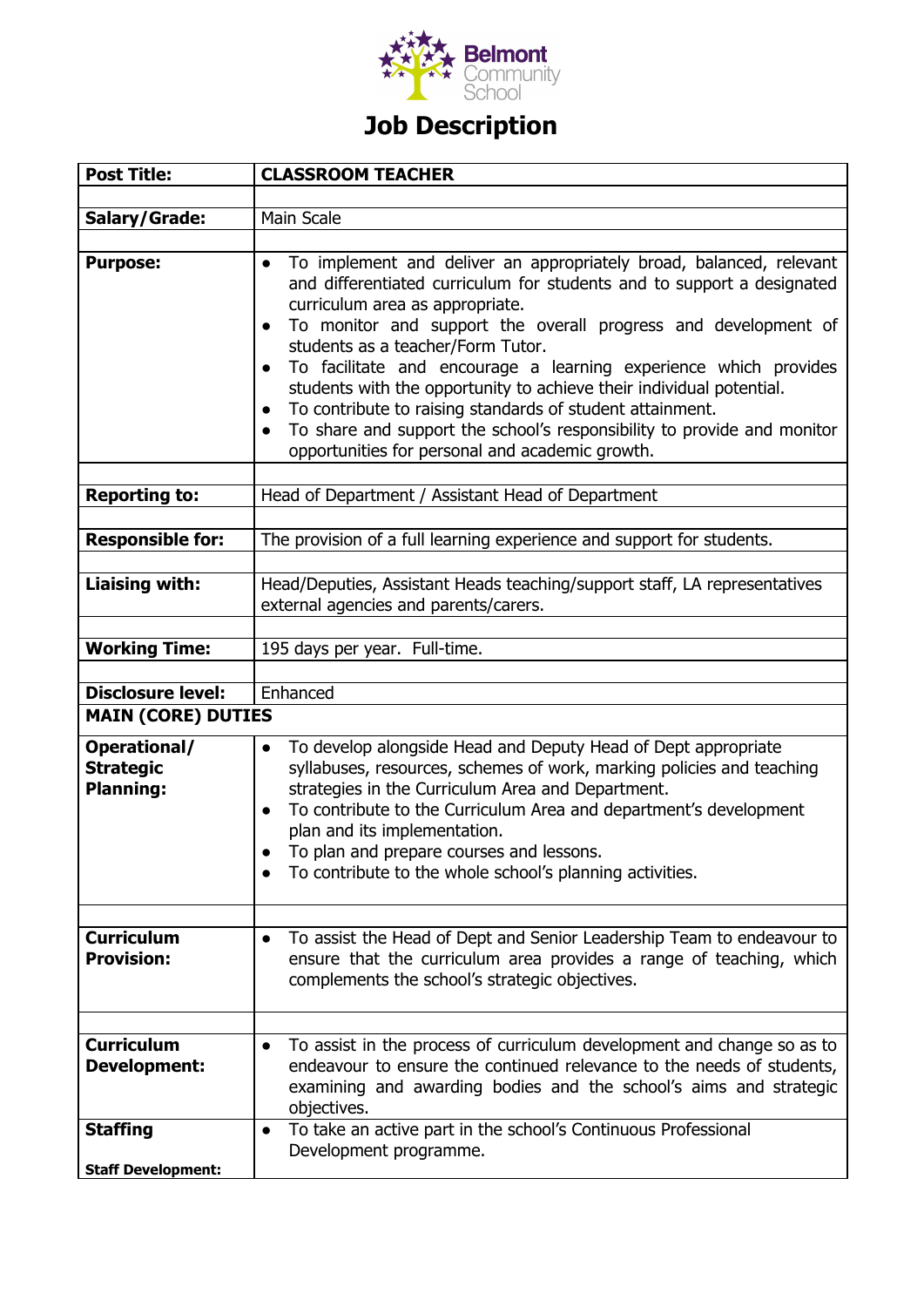| Recruitment/<br><b>Deployment of Staff:</b> | To continue personal development in the relevant areas including<br>$\bullet$<br>subject knowledge and teaching methods.<br>To engage actively in the Performance Management Review process.<br>$\bullet$<br>To endeavour to ensure the effective/efficient deployment of classroom<br>$\bullet$<br>support<br>To work as a member of a designated team and to contribute positively<br>$\bullet$<br>to effective working relations within the school.                                                                                                                                     |
|---------------------------------------------|--------------------------------------------------------------------------------------------------------------------------------------------------------------------------------------------------------------------------------------------------------------------------------------------------------------------------------------------------------------------------------------------------------------------------------------------------------------------------------------------------------------------------------------------------------------------------------------------|
| <b>Quality</b>                              | To help to implement school quality procedures and to adhere to those.<br>$\bullet$                                                                                                                                                                                                                                                                                                                                                                                                                                                                                                        |
| <b>Assurance:</b>                           | To contribute to the process of monitoring and evaluation of the<br>$\bullet$<br>curriculum area/department in line with agreed school procedures,<br>including evaluation against quality standards and performance criteria.<br>To seek/implement modification and improvement where required.<br>To review from time to time methods of teaching and programmes of<br>$\bullet$<br>work.<br>To take part, as may be required, in the review, development and<br>$\bullet$<br>management of activities relating to the curriculum, organisation and<br>pastoral functions of the school. |
| <b>Management</b>                           | To maintain appropriate records and to provide relevant accurate and<br>$\bullet$                                                                                                                                                                                                                                                                                                                                                                                                                                                                                                          |
| <b>Information:</b>                         | up-to-date information for MIS, registers, etc.<br>To complete the relevant documentation to assist in the tracking of<br>$\bullet$<br>students.<br>To track student progress and use information to inform teaching and<br>$\bullet$                                                                                                                                                                                                                                                                                                                                                      |
|                                             | learning.<br>To identify exam related entries for classes taught when required.<br>$\bullet$                                                                                                                                                                                                                                                                                                                                                                                                                                                                                               |
| <b>Communications:</b>                      | To communicate effectively with the parents of students as appropriate.<br>$\bullet$<br>Where appropriate, to communicate and co-operate with persons or<br>$\bullet$<br>bodies outside the school.<br>To follow agreed policies for communications in the school.<br>$\bullet$                                                                                                                                                                                                                                                                                                            |
| <b>Marketing and</b><br>Liaison:            | To attend Parents' Evenings and other relevant events.<br>$\bullet$<br>To contribute to the development of effective subject links with external<br>$\bullet$<br>agencies.                                                                                                                                                                                                                                                                                                                                                                                                                 |
| <b>Management of</b>                        | To contribute to the process of the ordering and allocation of equipment<br>$\bullet$                                                                                                                                                                                                                                                                                                                                                                                                                                                                                                      |
| <b>Resources:</b>                           | and materials.<br>To assist the Head of Dept to identify resource needs and to contribute<br>$\bullet$<br>to the efficient/effective use of physical resources.<br>To co-operate with other staff to endeavour to ensure a sharing and<br>$\bullet$<br>effective usage of resources to the benefit of the School, department<br>and the students.                                                                                                                                                                                                                                          |
| <b>Pastoral System:</b>                     | To be a Form Tutor to an assigned group of students.<br>$\bullet$<br>To promote the general progress and well-being of individual students<br>$\bullet$<br>and of the Form Tutor Group as a whole.<br>To liaise with the Senior and Extended Leadership Teams to endeavour<br>$\bullet$<br>to ensure the implementation of the school's Pastoral System.                                                                                                                                                                                                                                   |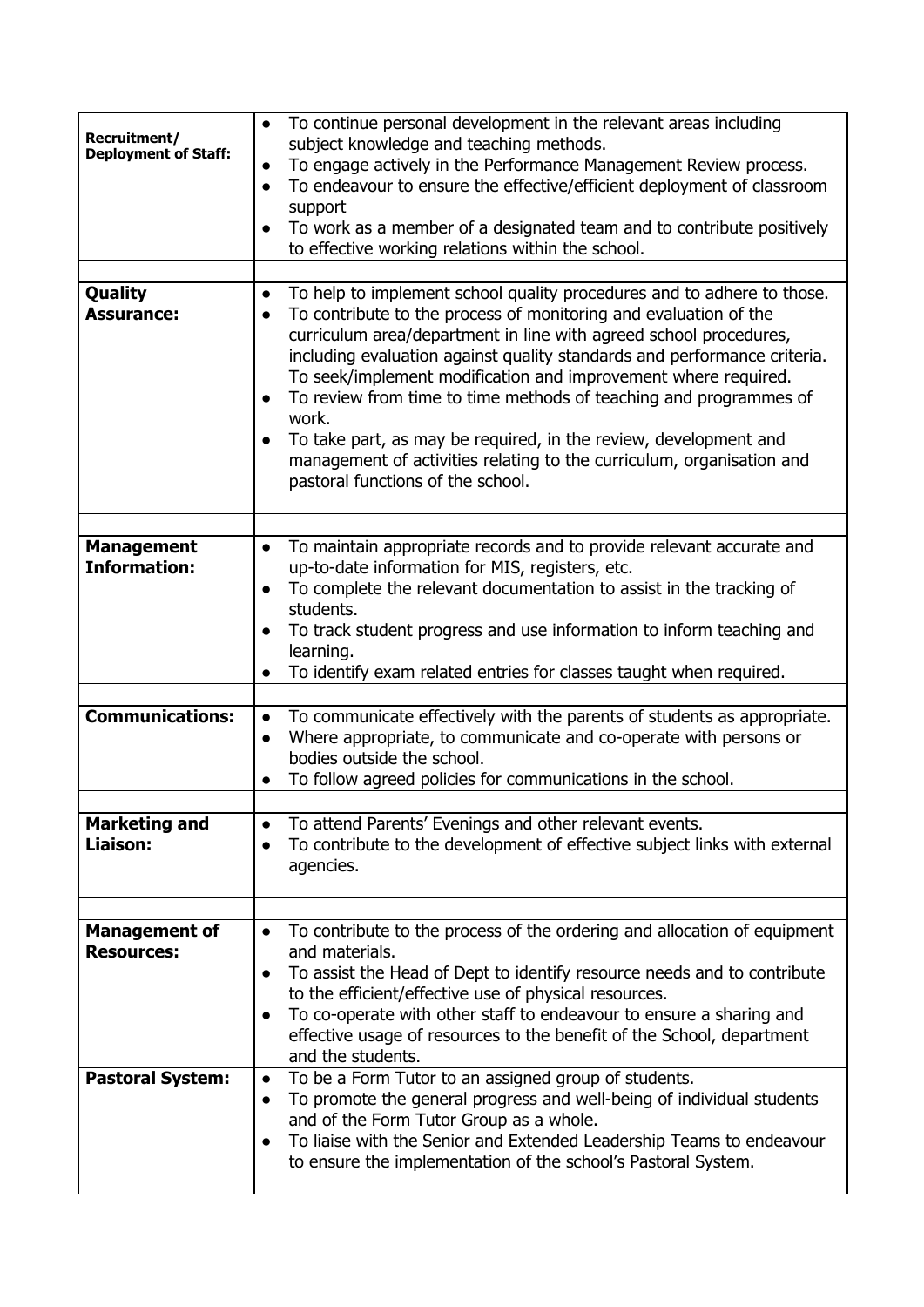|                                                                  | To register students, accompany them to assemblies, encourage their<br>full attendance at all lessons and their participation in other aspects of<br>school life.<br>To evaluate and monitor the progress of students and keep up-to-date<br>student records as may be required.<br>To contribute to the preparation of Action Plans and progress files and<br>other reports.<br>To alert the appropriate staff to problems experienced by students and<br>to make recommendations as to how these may be resolved.<br>To communicate as appropriate, with the parents of students and with<br>persons or bodies outside the school concerned with the welfare of<br>individual students, after consultation with the appropriate staff<br>To contribute to PSHCE and citizenship and enterprise according to<br>$\bullet$<br>school policy<br>To apply the behaviour management systems so that effective learning<br>can take place.                                                                                                                                                                                                                                                                                               |
|------------------------------------------------------------------|--------------------------------------------------------------------------------------------------------------------------------------------------------------------------------------------------------------------------------------------------------------------------------------------------------------------------------------------------------------------------------------------------------------------------------------------------------------------------------------------------------------------------------------------------------------------------------------------------------------------------------------------------------------------------------------------------------------------------------------------------------------------------------------------------------------------------------------------------------------------------------------------------------------------------------------------------------------------------------------------------------------------------------------------------------------------------------------------------------------------------------------------------------------------------------------------------------------------------------------|
| <b>Teaching:</b>                                                 | To teach, students according to their educational needs, including the<br>setting and marking of work to be carried out by the student in school<br>and elsewhere.                                                                                                                                                                                                                                                                                                                                                                                                                                                                                                                                                                                                                                                                                                                                                                                                                                                                                                                                                                                                                                                                   |
|                                                                  | To assess, record and report on the attendance, progress, development<br>and attainment of students and to keep such records as are required.<br>To provide, or contribute to, oral and written assessments, reports and<br>$\bullet$<br>references relating to individual students and groups of students.<br>To endeavour to ensure that ICT, Literacy and Numeracy are reflected<br>in the teaching/learning experience of students<br>To undertake a designated programme of teaching.<br>$\bullet$<br>To endeavour to ensure a high quality learning experience for students<br>$\bullet$<br>which meets internal and external quality standards.<br>To prepare and update subject materials.<br>To use a variety of delivery methods which will stimulate learning<br>appropriate to student needs and demands of the syllabus.<br>To maintain discipline in accordance with the school's procedures, and<br>to encourage good practice with regard to punctuality, behaviour,<br>standards of work and homework.<br>To undertake assessment of students as requested by external<br>examination bodies, departmental and school procedures.<br>To mark, grade and give written/verbal and diagnostic feedback as<br>required. |
| <b>Other Specific Duties:</b>                                    |                                                                                                                                                                                                                                                                                                                                                                                                                                                                                                                                                                                                                                                                                                                                                                                                                                                                                                                                                                                                                                                                                                                                                                                                                                      |
| $\bullet$<br>$\bullet$<br>$\bullet$<br>$\bullet$<br>appropriate. | To play a full part in the life of the school community, to support its distinctive mission and<br>ethos and to encourage staff and students to follow this example.<br>To support the school in meeting its legal requirements for worship.<br>To promote actively the school's corporate policies.<br>To continue personal development as agreed.<br>To comply with the school's Health and Safety Policy and undertake risk assessments as<br>ke any other duty as specified by STDCP not mentioned in the above                                                                                                                                                                                                                                                                                                                                                                                                                                                                                                                                                                                                                                                                                                                  |

To undertake any other duty as specified by STPCB not mentioned in the above.